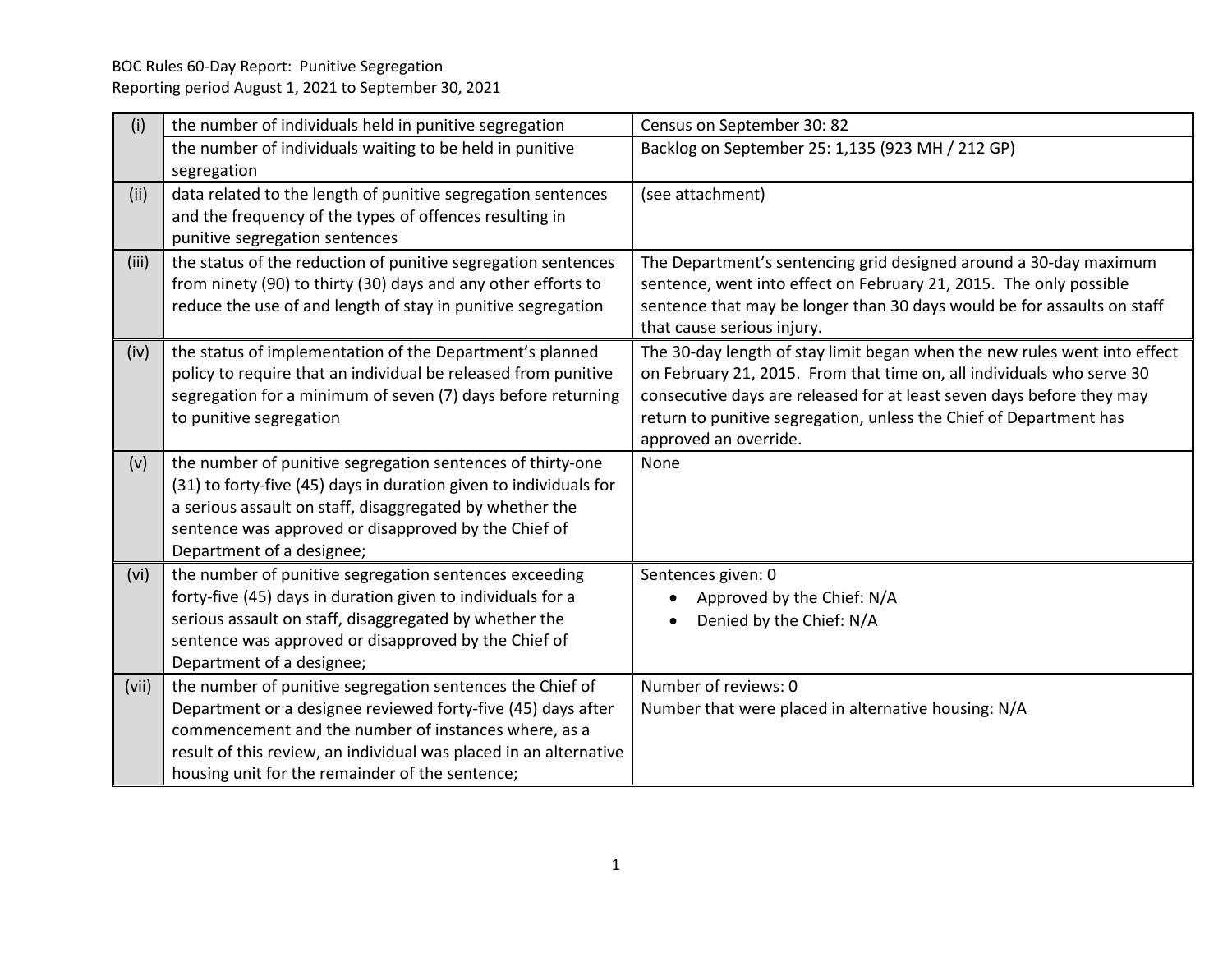BOC Rules 60-Day Report: Punitive Segregation Reporting period August 1, 2021 to September 30, 2021

| (viii)            | the number or requests submitted to the Chief of Department<br>to hold an individual in punitive segregation for more than a<br>total of sixty (60) days within a six (6) month period,<br>disaggregated by whether the request was approved or<br>disapproved by the Chief of Department; | Total number of requests: 0<br>Total number approved: N/A<br>Total number disapproved: N/A |
|-------------------|--------------------------------------------------------------------------------------------------------------------------------------------------------------------------------------------------------------------------------------------------------------------------------------------|--------------------------------------------------------------------------------------------|
| (ix)              | the number of individuals who received two (2) or more<br>placements in punitive segregation pursuant to section 1-<br>17(d)(3);                                                                                                                                                           |                                                                                            |
| (x)               | the number of individuals currently in Department custody<br>who have, during their current incarceration, been housed in<br>punitive segregation a total of:                                                                                                                              |                                                                                            |
|                   | one (1) to thirty (30) days                                                                                                                                                                                                                                                                | 520                                                                                        |
|                   | thirty-one (31) to sixty (60) days                                                                                                                                                                                                                                                         | 193                                                                                        |
|                   | sixty-one (61) to ninety (90) days                                                                                                                                                                                                                                                         | 91                                                                                         |
|                   | ninety-one (91) to one-hundred-twenty (120) days                                                                                                                                                                                                                                           | 57                                                                                         |
|                   | more than one-hundred-twenty (120) days                                                                                                                                                                                                                                                    | 59                                                                                         |
| (x <sub>i</sub> ) | the number of individuals currently housed in punitive<br>segregation (July 29), who have been held there,<br>consecutively, for:                                                                                                                                                          |                                                                                            |
|                   | one (1) to thirty (30) days                                                                                                                                                                                                                                                                | 82                                                                                         |
|                   | thirty-one (31) to sixty (60) days                                                                                                                                                                                                                                                         | 0                                                                                          |
|                   | sixty-one (61) to ninety (90) days                                                                                                                                                                                                                                                         | $\mathbf 0$                                                                                |
|                   | ninety-one (91) to one-hundred-twenty (120) days                                                                                                                                                                                                                                           | 0                                                                                          |
|                   | more than one-hundred-twenty (120) days                                                                                                                                                                                                                                                    | 0                                                                                          |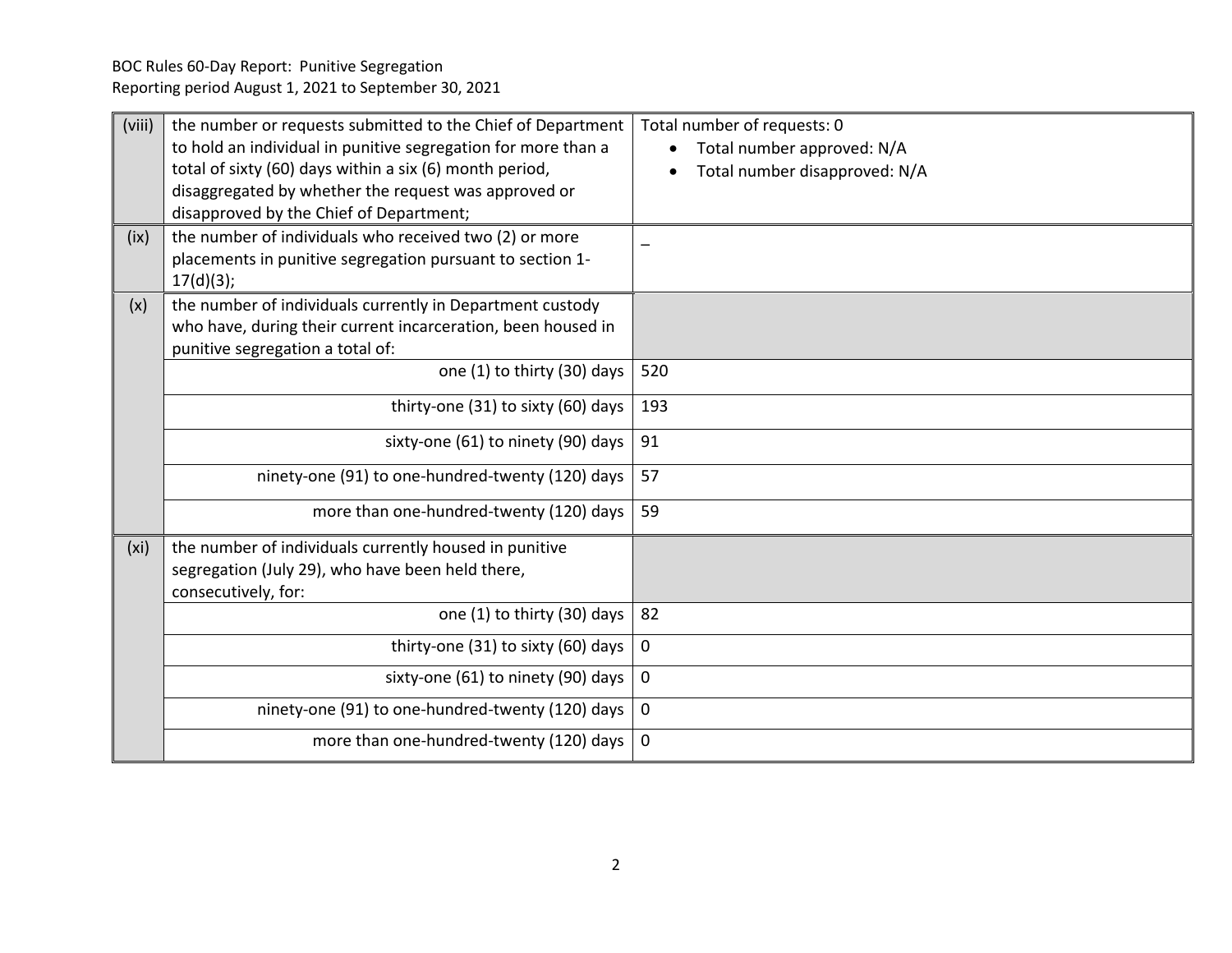| (xii)  | a plan and timeline detailing steps necessary to reduce the<br>length of punitive segregation sentences and to reduce the<br>number of individuals housed in punitive segregation | Punitive segregation sentences have been reduced to a maximum of 30<br>days, with possible exception for assaults on staff that cause serious<br>injury.<br>Punitive segregation has been eliminated for all individuals aged 16-21.<br>Additionally, DOC has partnered with the Vera Institute of Justice to<br>develop safe alternatives to segregation. This nearly two-year project<br>includes a year of policy and procedure assessment before reforms are<br>recommended and implemented. DOC will share any recommendations |
|--------|-----------------------------------------------------------------------------------------------------------------------------------------------------------------------------------|-------------------------------------------------------------------------------------------------------------------------------------------------------------------------------------------------------------------------------------------------------------------------------------------------------------------------------------------------------------------------------------------------------------------------------------------------------------------------------------------------------------------------------------|
| (xiii) | data related to the amount of recreation provided to<br>individuals housed in punitive segregation                                                                                | with the Board when they are issued.<br>Number of individuals who went to recreation: 1,036                                                                                                                                                                                                                                                                                                                                                                                                                                         |
|        | data related to the amount of out-of-cell time provided to<br>individuals housed in punitive segregation                                                                          | Number of individuals who received 7 hours per day of out-of-cell time: 0<br>Average daily population who received 7 hours of out-of-cell time: 0                                                                                                                                                                                                                                                                                                                                                                                   |
| (xiv)  | any other information the Department or the Board deems<br>relevant to the Board's assessment of punitive segregation in<br>Department facilities                                 | Information has been shared with the Board as it has been requested.                                                                                                                                                                                                                                                                                                                                                                                                                                                                |